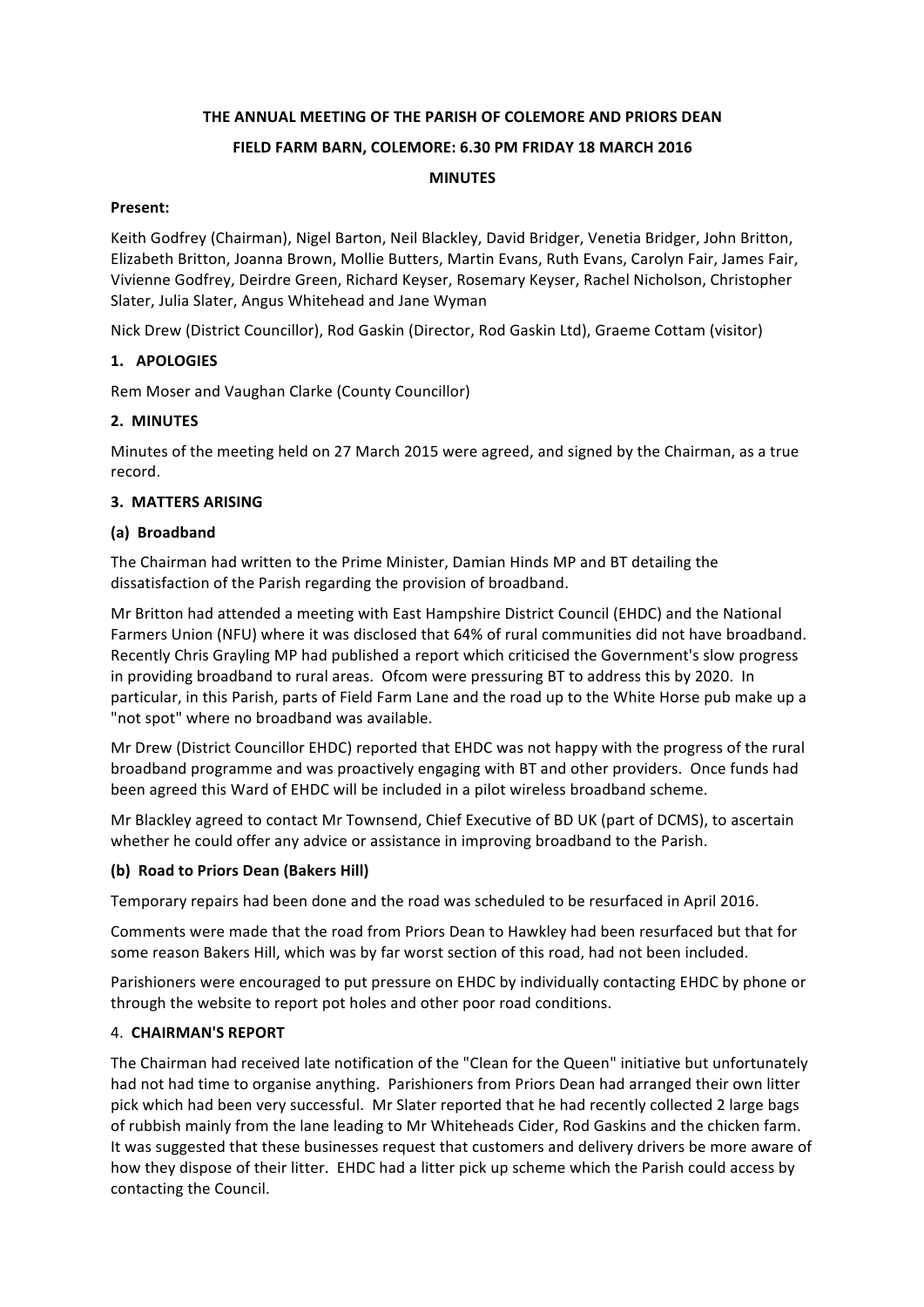The 2017 Annual Parish Meeting of Colemore and Priors Dean Page 2

The Chairman expressed disappointment at the use of public money to paint the telephone box in Priors Dean considering there was a Food Bank 6 miles away. He was advised that plans were progressing to have it properly fitted out as an Information point.

Mrs Fair reported that the closure of Button Lane had been extended.

# **5. COUNTY COUNCILLOR'S REPORT (VAUGHAN CLARKE)**

Due to another engagement Mr Clarke was unable to attend the meeting but he had kindly provided a written report which was read by the Chairman. 

The drop in the Government Support Grant to Hampshire County Council (HCC) this year was far bigger than had been expected. As a result the County Council's share of the Council Tax would rise by 3.99%. Despite this Hampshire had the lowest Council Tax for any Shire County in the UK.

HCC was in the middle of a three-year £564m capital spend. The money would mainly be spent on new schools, extensions to schools, new roads, bridges and junctions, new Extra Care Housing and capital repairs to buildings.

The new street lights, installed a couple of years ago, which direct light downwards had greatly reduced light pollution. South Downs National Park Authority (SDNPA) was seeking this area to be designated a dark skies area.

The Boundary Commission has been redrawing the boundaries between divisions so that each division has a similar number of electors. This division, Petersfield Hangers is to be increased in size by about 1,200 voters for the election in 2017 and will now include East Tisted, West Tisted and Ropley.

Superfast broadband continued to be a concern, especially in rural areas. In the past few months more connection boxes had been erected in parts of the Division but there was still concern that the eventual target of 99.9% could be reached. Experiments were continuing with different methods to reach really remote areas.

Mr Slater expressed disappointment that Mr Clark was unable to attend the meeting. With the Government grant being progressively removed from all local authorities and recent proposals to remove all schools from local authority control and make them academies, which he understood HCC Education Committee did not support, he felt it was a missed opportunity to hear Mr Clark's views on HCC's position. An objection was made that the Parish meeting was not a platform for political views, but the Chairman felt that in the interests of freedom of speech Mr Slater's comments be allowed.

# **6. DISTRICT COUNCILLOR'S REPORT (NICK DREW)**

Mr Drew reported that with grants disappearing and budgets being cut EHDC continued to investigate ways to increase their revenue stream. One way was to offer services and expertise to other Councils; another was to charge for additional services. Revenue creation schemes were now more entrepreneurial and strict financial controls were in place to ensure money was not used in a negative way. Mr Slater questioned the appropriateness of a local authority becoming a property developer and introducing two tier services.

Network Rail continues to drive closures of road crossings and it was important that local communities were aware of this.

Strong representations had been made by MPs, County Councils, District Councils and Parishes affected by the proposed increase of airspace at TAG Farnborough Airport. The original proposal was not going ahead and news of the new proposal was awaited.

EHDC were offering local small business grants of £500 and support with accounts and marketing. So far in 2016 23 businesses had taken advantage of this scheme.